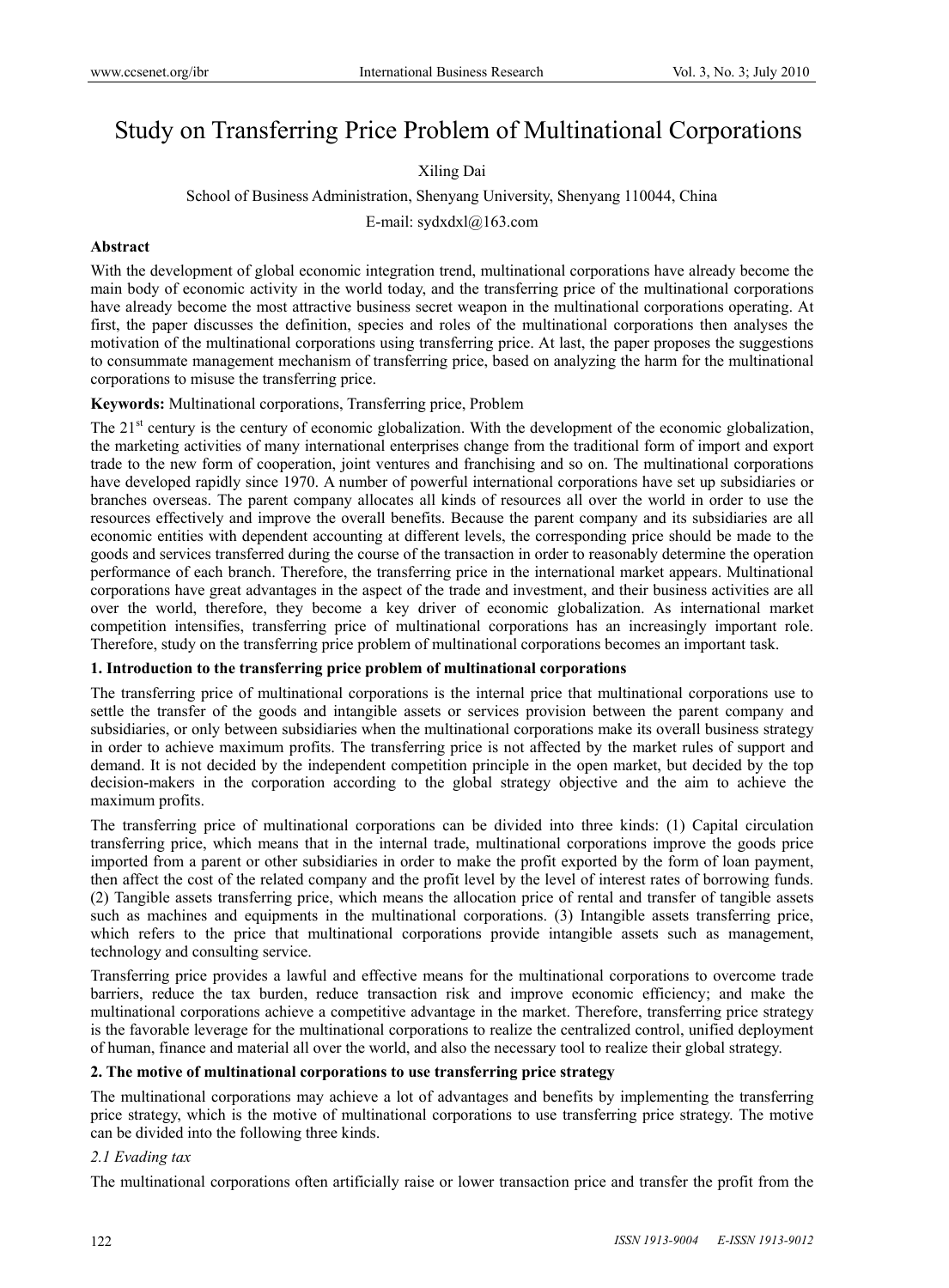countries with higher tax rates to the countries with lower tax rates so that they can minimize corporate income tax burden by the use of national differences in tax rates, preference of free port, and other relevant laws and regulations about regional customs union. In addition, the multinational corporations still often use lower transaction price between internal enterprises to reduce the base of paying customs, or use regional customs union or the relevant preferential provision in the agreement to evade custom.

# *2.2 Dodging risk*

The multinational corporations may face a number of risks in the course of operation, and they often use the transferring price to dodge risk. The first risk is the risk of exchange rate movements. In recent years, the foreign exchange market in the world is volatile, and currency parity in various countries fluctuate very largely and frequently, which makes international enterprises with companies all over the world exposed in the large foreign exchange risk. The multinational corporations not only face the risk of trade transactions, but also face the risk of foreign currency translation of assets. Multinational corporations usually take the opportunity to select the appropriate exchange rate to pay, and use the transferring price to enhance the effectiveness of this approach, so that the risk can be further reduced. Next, When the coup of a host country occurs and it affects the interests of multinational corporations, the multinational corporations may transfer the material and equipment confiscated by the local government to subsidiaries or affiliates at low prices, or acquire goods of other subsidiaries at high prices, which may realize the aim of transferring plenty of funds outside the host country and reduce the impact of political risk on multinational corporations. At last, when facing that some governments in host countries implement the policies of market price control in order to limit and manage the operations of multinational corporations in the local, multinational corporations often use transferring price as a counter measure to avoid the price limit.

# *2.3 Adjusting the flow of internal funds to gain competitive advantages*

In order to improve the competitiveness of overseas subsidiaries, the multinational corporations often provide extremely low transferring price in granting their subsidiaries raw materials, components or finished products and so on, so that their subsidiaries can have a price advantage, improve the business reputation, and increase the market competitiveness in the host country in order to beat some opponents and expand the international status of the corporation. In addition, in order to avoid excessive profits to the investors in the host countries or acquisition of local shareholders, or the demand requested by the government in the host country and even the risk of retaliatory behavior, the multinational corporations can also depress the profitability of their subsidiaries, then they can buy goods from the subsidiaries with lower price or sell goods to the subsidiaries with higher price.

## **3. The hazard analysis to the abuse of multinational corporation transferring price**

Through transferring price, multinational corporations control the subsidiaries all over the world, make the subsidiaries obey their global strategic objectives and ensure themselves to maximize the profits. However, when multinational corporations abuse transferring price to achieve their purpose, their actions would also bring about adverse effects to the economic development of the host countries. The adverse effects have the following main aspects.

### *3.1 Contrary to the principle of tax fairness, serious damage to the tax revenue interests of the host countries*

Multinational corporations misuse transferring price to obtain extra illegal income, which is contrary to the principle of tax fairness, disrupts the fair and orderly running order of international economy, and not conductive to normal development of international trade and investment. In addition, multinational corporations use *the 'high-low price'* transferring price to transfer the profits of the subsidiaries outside the host countries, which will make the taxable income of multinational corporations in the host countries greatly reduced, and seriously damage the tax revenue interests of the host countries.

## *3.2 Deterioration of the international income and payments in the host countries*

The '*high-low price'* transferring price of the multinational corporations sharply deteriorates the international income and payments in the host countries. On the one hand, the use of transferring price can increase the overall profit of foreign businessmen thereby drive the foreign businessmen to import goods that can produce domestically, which will cause the host country to increase imported goods. On the other hand, when multinational corporations purchase the same number of produces, services, technology and so on from or sell the same number of products to the related companies abroad, the '*high-low price'* of transferring price will cause the host countries to increase imported goods and intangible expenses, and to decrease exported goods, which will deteriorate the international income and payments in the host countries.

### *3.3 Undermining the market environment with fair competition*

Sometimes in order to capture the market and suppress competitors, multinational corporations formulate lower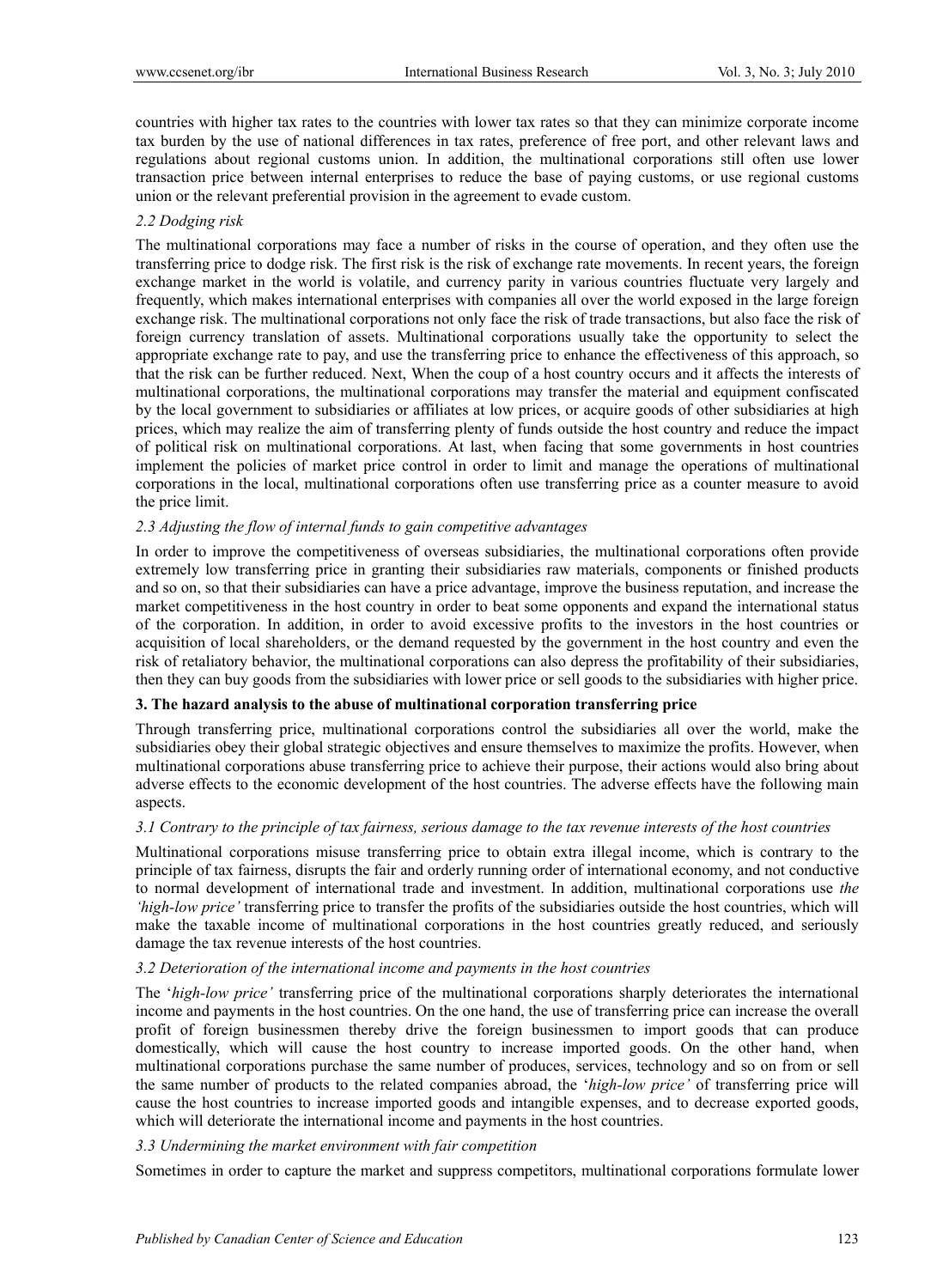internal transferring price so that subsidiaries can sell products with a price that is less than a normal price and is even a production cost. Apparently, this action does not do harm to consumers and benefits consumers instead. However, in fact this action is the one that can seriously jeopardize market competition, bring about substantively harm or threat to similar enterprises, and obstruct or threaten the survival and development of competitors.

### *3.4 Damaging the image of the host countries when they absorb foreign investment*

Through the '*high-low price'* transferring price strategy, the multinational corporations transfer the profit from the host countries and make the book appear low profit or even loss, which creates a false impression that investment in the host countries is profitless. This false impression can affect the enthusiasm of foreign tradesmen who are willing to invest in the host countries, which not only does harm to the reputation of investment environment in the host countries all over the world, but also is harmful to import more foreign funds and advanced technology.

## *3.5 Dumping in disguise in the host countries market, and doing harm to the related industries in the host countries*

When the enterprises avoid tax by the transferring price, they can obtain some unfair competitive advantages because their real tax is lower than normal tax level. Therefore, those honest and law-abiding taxpayers have fallen into a vulnerable competitive position. Some subsidiaries that the multinational corporations invest in the host countries use the transferring price strategy to import a lot of goods from the foreign production base of the parent corporations with the price that is lower than the cost. Then the multinational corporations dump those goods in the market of the host countries, which makes an impact for the similar characteristics enterprises in the host countries. Nowadays, many countries have already made the relevant anti-dumping laws or regulations in order to collect anti-dumpling tax for the dumping goods with low prices.

#### *3.6 affecting the macro-control in the host countries*

The fiscal policy is an important means for the country to make the macroeconomic control, and the tax system is one important part in it. One the one hand, we can adjust the resources allocation among different industrial sectors by the tax system, and guide resources to flow to the industries that the states encourage. For example, the high-tech industries that the states encourage should use a lower tax rate. On the other hand, tax revenue is an important source for the fiscal revenue of one country and it can also adjust the process of revenue allocation. The multinational corporations use the transferring price to transfer the profit, avoid tax, make the real tax rate lower than the normal tax rate, or even regularly the same with the tax rate used by the industry that the state encourages. Therefore, the actions above reduce the enthusiasm for the resources to flow to the industry encouraged by the state, and make the industry structure adjustment not reach the expected effect. Revenue allocation refers to the allocation between the individual and group, domestic and foreign investment. Obviously, the tax evasion of the multinational corporations makes the revenue flow more to the foreign investment, and also increases the gap of revenue allocation.

#### **4. Suggestions to consummate management mechanism of transferring price**

According to the harm above, the author proposes the following suggestions.

### *4.1 Correctly understanding the necessity of the transferring price management*

It is traditionally considered that control of transferring price may affect the use of foreign capital. However, from the international practice point of view, tax benefits and even tax avoidance through the transferring price is not the only incentive motivation for foreign tradesmen to do multinational investment. The most important factor to attract multinational investment in the host countries is whether there is an extremely superior investment environment in the host countries. If the transferring price legislation consists of the principles that are recognized all over the world just like normal trade principles and these principles have been implemented unifiedly and effectively, then we can make a conclusion that stable and clear legal system consists of a good investment environment in order to attract multinational investment, especially to attract high-tech investment.

### *4.2 Improving the tax legislation and strengthening tax intelligence work*

One main purpose of multinational companies using the internal transferring price is tax avoidance. Therefore, the fundamental method of reducing the abuse of transferring price to avoid tax is to improve the tax legislation. At present, the United States is doing the best in this area. Therefore, other countries can partly learn from the successful experience of the United States. The current practice of the United Stated is to make a change to the transferring price from adjustment after the transaction to recognition before the transaction. The reason for this change is that adjustment after the transaction has much disadvantage such as large difficulties in practice that may cause controversy between tax side and tax payment side, a long time to deal with, consuming large